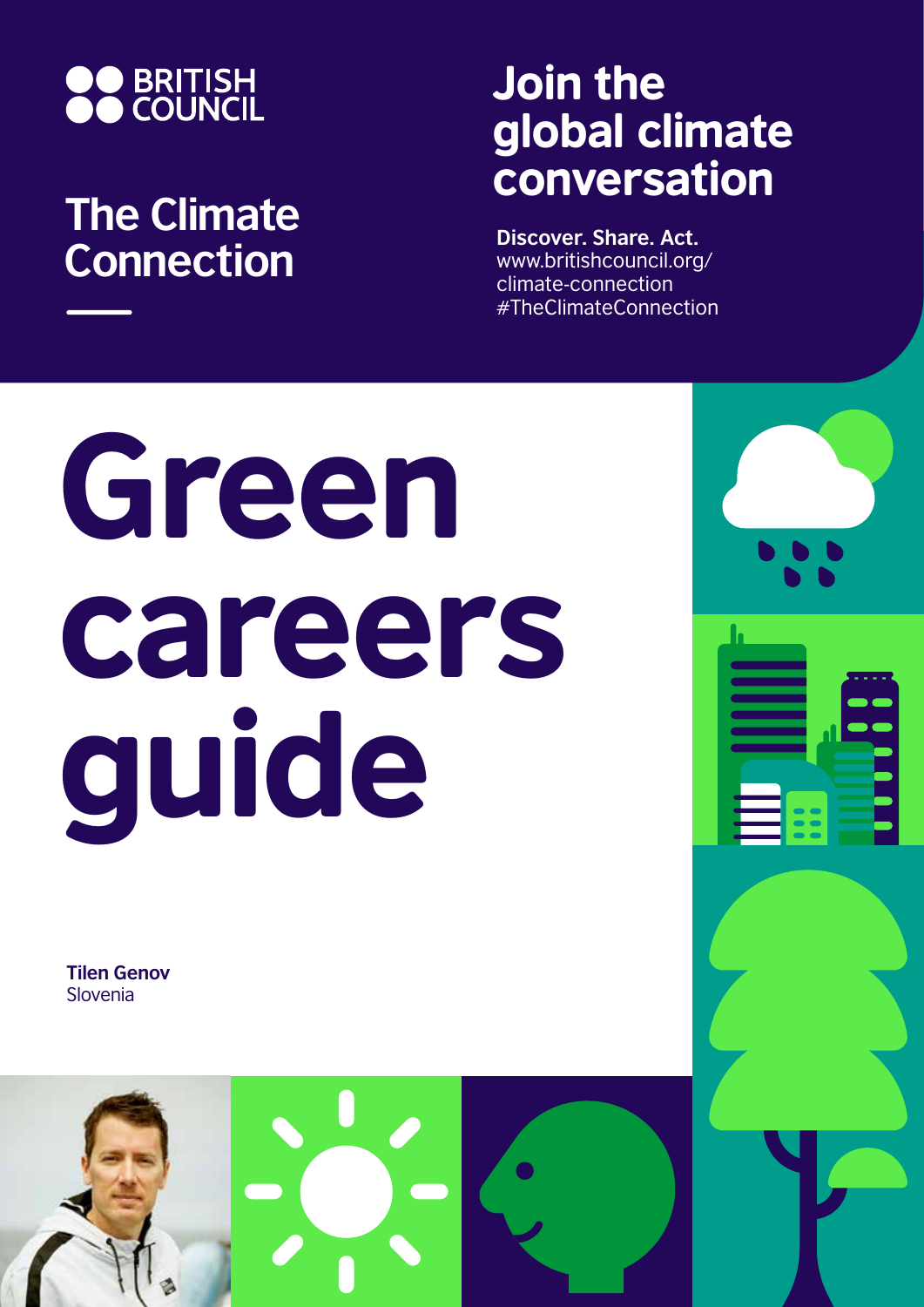### Tilen Genov founder of Morigenos NGO,

https://www.morigenos.org/en/team/



#### **What did you study?**

I studied Marine Mammal Science as a Master of Research course and I am now completing my PhD in Marine Biology, with a project on the ecology and conservation of dolphins in the northern Adriatic Sea.

#### **What inspired you to study your subject at university and to work in the green industries?**

I have always been fascinated by wildlife and wanted to do something where I can study them and work towards ensuring a more sustainable future.

#### **Why does climate change matter?**

I think this should be a no-brainer, but sadly it is not for many people. It matters because it directly impacts the survival and wellbeing of many species, including our own.

#### **How did your studies help you get into the career you're in today?**

My studies helped me by providing me with skills and knowledge, as well as connections, that are important in my line of work.

#### **What other experiences and support have you had along the way?**

I spent a lot of my time volunteering in various projects around the world, and had started a research project investigating the ecology and status of dolphins off the coast of Slovenia, even before I enrolled in a university course. These experiences turned out to be vital in my career path. This would not have been possible without the support of my family either.

#### **What do you do now – what does your role involve?**

I manage and coordinate Morigenos - Slovenian Marine Mammal Society, a non-profit nongovernmental organisation that focuses on scientific research and education, focusing particularly on marine mammals, towards improved marine conservation. My main research focuses on dolphins in the northern Adriatic Sea, but I also work on other species elsewhere, in collaboration with colleagues from other countries. My work includes estimating population abundance and dynamics of whale and dolphin populations, spatial modelling of habitat use, social network analysis, fishery interactions, the effects of pollutants and novel identification methods. I am particularly interested in using science to assess the status of cetacean populations, identify important habitats and evaluate threats, and in translating that knowledge into effective marine conservation. I also teach part-time at the University of Primorska in Slovenia. Other than that, my role involves participating at various science- or conservation-oriented bodies such as the IUCN Cetacean Specialist Group, the Agreement on the Conservation of Cetaceans of the Black Sea, Mediterranean Sea and contiguous Atlantic Area (ACCOBAMS), the International Whaling Commission, and the inter-governmental oceanographic commission of UNESCO.